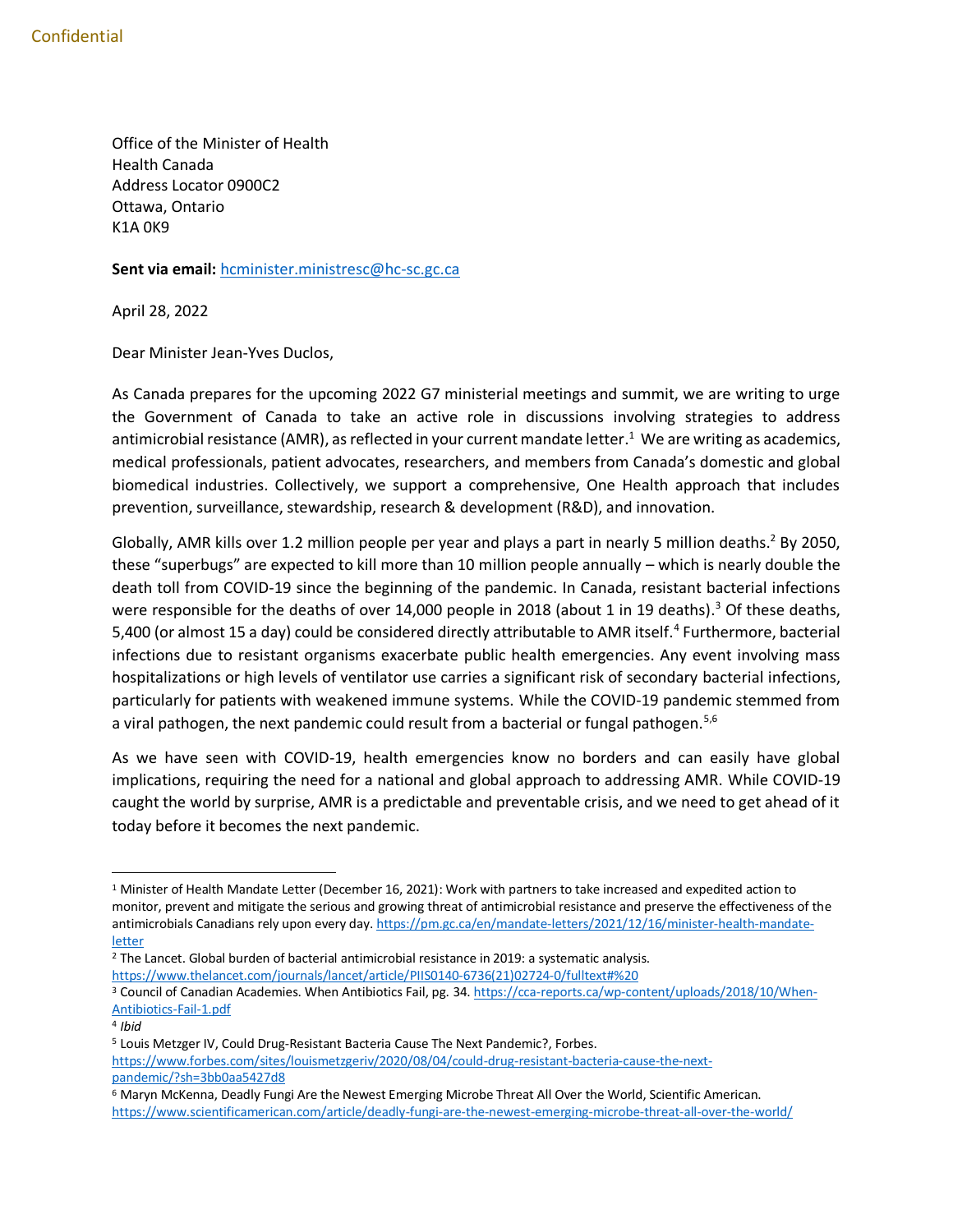We applaud past G7 commitments to address AMR and appreciate global gains as many countries have developed action plans and increased surveillance. Last year, G7 Finance Ministers committed to work with health colleagues to expedite the implementation of strategies to "address the antibiotic market failure and create the right economic conditions to preserve essential existing antibiotics and ensure their access, strengthen AMR antibiotic research and development, and bring new drugs to market where they meet identified public health needs."<sup>7</sup>

We commend the Government of Canada and the Public Health Agency of Canada on the creation of the Antimicrobial Resistance Task Force and its mandate to shape, deliver, support, and measure the progress of actions to address AMR. We welcome continued collaboration with the Task Force as it determines and accelerates federal priorities to address AMR in Canada. Additionally, we commend the Government of Canada for organizing a Best of Brains Exchange on *Challenges in the Antimicrobial Business Model and Potential Incentives to Increase Access and Promote Innovation* in 2021, in which a broad range of stakeholders came together to discuss Canada's current AMR ecosystem and recommendations to tackle identified barriers. We would welcome an opportunity to consult with the government on market pull incentive models that are suited to improving and sustaining the Canadian health system.

As highlighted in the Best Brains Exchange meeting, economic pull incentives can encourage the production and supply of urgently needed novel antimicrobial products. Unfortunately, patient needs outweigh the current pipeline of new and innovative antimicrobials in development worldwide. The need to use antimicrobials sparingly is unique to this class of pharmaceuticals, creating significant challenges for companies to earn a reasonable return on investment. As a result, many companies struggle to maintain operations, and have either closed their operations or declared bankruptcy in recent years. Targeted incentives that address post-market challenges through guaranteed revenue are urgently needed to provide Canadian patients with access to new/newer antimicrobials and revitalize the innovation pipeline for the future. We strongly support incentive programs accompanied by stewardship programs that ensure we are achieving consistent appropriate access to new/newer antimicrobials across our provinces and regions.

While the Government of Canada has made steps to identify the appropriate tools and tactics to adopt in Canada, significant work remains. This momentum should not be lost as Canada has an opportunity to work with its G7 counterparts to develop actionable plans that reflect Canadian stakeholders' positions on incentives, stewardship, and surveillance and bringing new innovations to market that can help address the AMR threat.

The German presidency of the G7 in 2022 presents a significant opportunity to advance AMR solutions as countries come together to discuss national and global plans and programs focused on creating appropriate policy and incentive mechanisms. While Canada is working to finalize the AMR Action Plan, we encourage Canadian representatives to use the tools available now, including the AMR Task Force and Best of Brain Exchange, which reflects the experience and expertise of Canadian stakeholders.

We urge G7 countries to reinforce the importance of well-resourced national action plans and establish metrics that track progress against AMR to guide future G7 actions. These metrics should include implementing incentives for antibiotic, diagnostic, vaccines, and alternatives R&D—an aspect of the global

 $\overline{a}$ <sup>7</sup> G7 Finance Ministers' Statement on Actions to Support Antibiotic Development.

<https://www.gov.uk/government/publications/g7-finance-ministers-statement-on-actions-to-support-antibiotic-development>